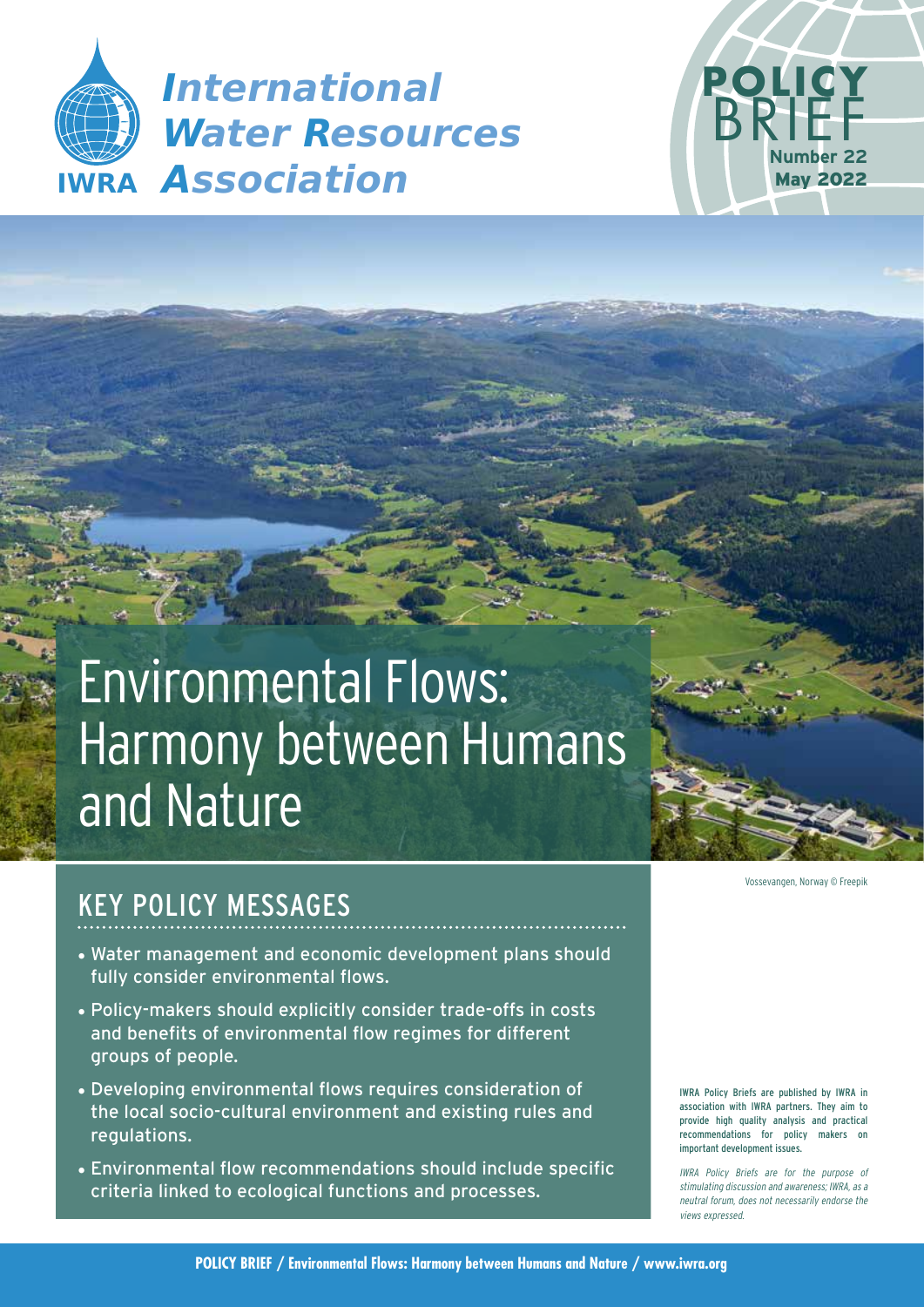Rivers are one of the most disturbed ecosystems in the world due to dam construction, water diversions, and other flow alterations. This disruption of the fundamental processes and functions of healthy rivers has led to the rapid decline of biodiversity and essential ecosystem services.

#### **INTEGRATE ENVIRONMENTAL FLOWS INTO INTEGRATED MANAGEMENT**

Since 1970, the abundance of freshwater species across the globe has declined by 84% (WWF, 2020). Sustaining environmental flows (e-flows) – the quantity, timing, and quality of freshwater flows necessary to sustain aquatic ecosystems – is the only way to effectively ease the ecological stress resulting from flow alteration. However, e-flows are only one of many tools needed to address the freshwater crisis, which lies within the interconnected challenges related to economic development, social justice, environmental sustainability, and climate change. Too often environmental flows have not been properly considered in IWRM plans, resulting in programs falling short of their goals (McClain).

#### **LISTEN TO THE RIVER; USE APPROPRIATE METHODOLOGIES**

A growing body of research has focused on developing environmental flow assessment methodologies. These range from complex modeling efforts with high data requirements to more organic assessments using local knowledge gathered through informal surveys. It is most important that the chosen methodology is appropriate for the given context.

Environmental flow assessment should be as simple as possible to meet a basin's needs. For example, in the Maasai Mara Serengeti (Kenya), the key challenge from



**Mountain river** © Garry Killian

an ecosystem perspective is ensuring rivers remain flowing through the dry season. The exact flow rate does not matter—what matters is that water flows (Tickner).

On the other hand, some systems require more complex analysis to evaluate hydrologic alteration and design an e-flow regime that balances human and ecosystem needs. For example, to understand how flow alteration affects the health of the Huai River (China), researchers assessed the sensitivity of macroinvertebrate species richness, diversity, and composition to indicators of hydrologic alteration (Qu). The researchers are now using this data along with information regarding social values to develop e-flow recommendations.

No matter the assessment methodology, e-flow recommendations should be spatially and temporally specific, with each component having a specific ecological objective. Some environmental flow requirements also allow for adaptively managing the system for variable conditions based on the type of water year (i.e., dry, normal, wet).

**Sustaining** environmental flows is the only way to effectively ease the ecological stress resulting from flow alteration.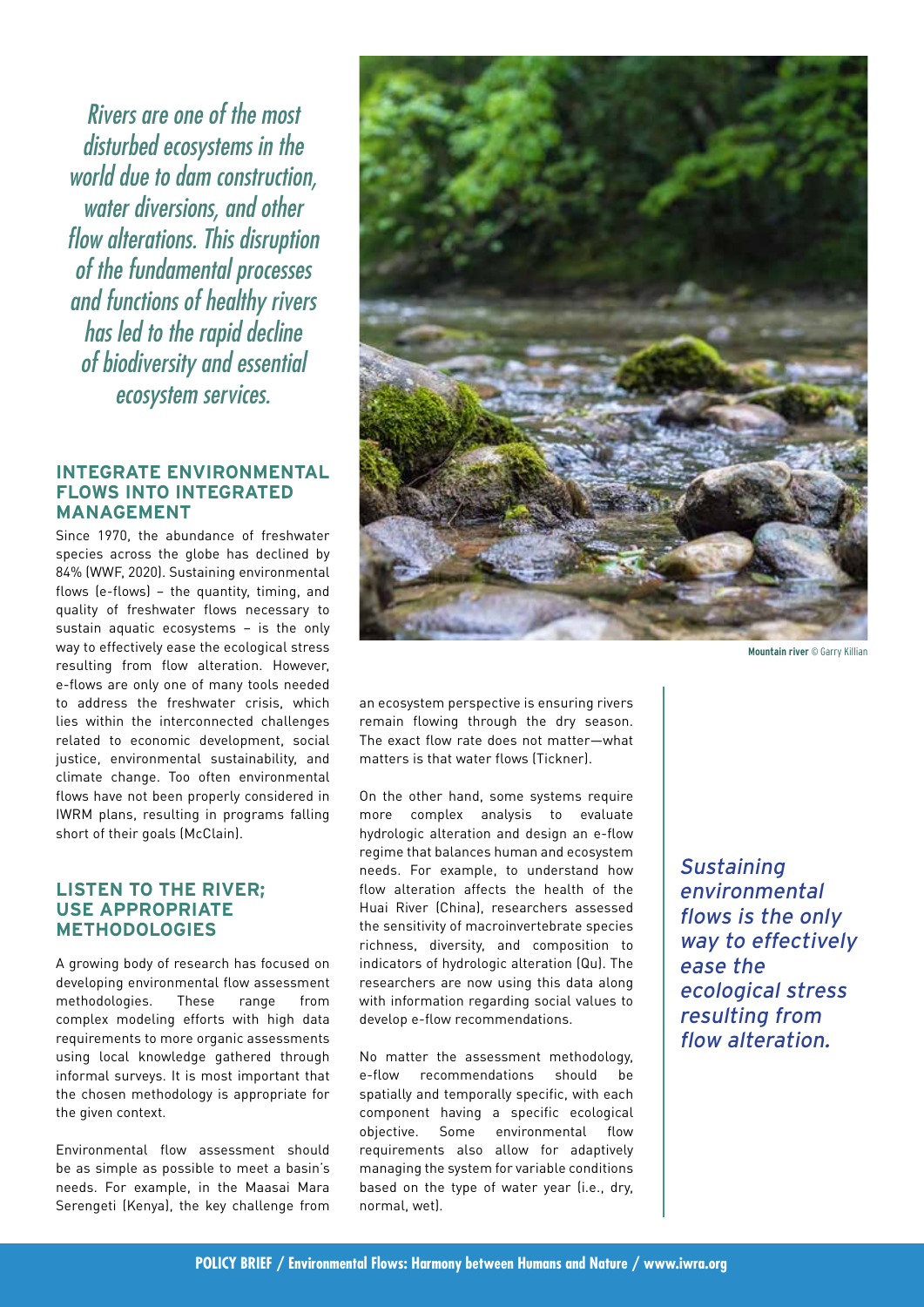#### **Environmental flow assessment should be:**

- **Appropriate for the context**
- **As simple as possible**

#### **Environmental flow regimes should be:**

- **Spatially and temporally specific**
- **Connected to ecological processes/functions**
- **Adaptive to changing conditions**



*Example environmental flow regime (dark) that maintains components of the natural flow regime (light) to meet specific ecological objectives (Postel & Richter, 2012). Printed with permission of the authors.*

# **SEIZE THE OPPORTUNITY OF CRISES**

The interconnected crises facing freshwater ecosystems offer an opportunity to rethink the way we approach development challenges. All too often humans have equated development with their ability to conquer and control nature, including rivers. While building dams, rerouting streams, and diverting water from distant watersheds has made a significant contribution to human development, it has come at great costs (World Commission on Dams, 2000). Environmental flows offer an opportunity to work with, rather than against nature, to sustainably manage resources while overcoming development challenges.

Environmental flow assessment should be as simple as possible to meet a basin's needs.

Asturias, Spain © freepik



#### **ENSURE RIVERS PROVIDE FOR ALL**

In addition to eco-hydrological assessments, e- flows should include a social assessment informed by the policy context, stakeholder interests, and management practices (Tharme). Rivers supply water for household and industrial consumption, food supply, power production, and spiritual ceremonies. Hence allocating flows to the environment is a value-based decision that entails tradeoffs in costs and benefits to different users.

By accounting for trade-offs and placing environmental flows within the context of social and economic priorities we can minimize costs and ensure that rivers support sustainable livelihoods, the economy, cultures, and human well-being. For example, the e- flow assessment for the Rufiji River (Tanzania) paid particular attention to protecting the ecological functions that support subsistence livelihoods and local economic activities that depend on a functionally intact flow regime, such as flood recessional agriculture, fishing, and livestock keeping (Tharme).

Models and tools can assist in analyzing trade-offs and implications, designing environmental flow regimes, and exploring scenarios. Ultimately these can help to optimize, monitor, and adaptively manage environmental flows. In the Rufiji, analysis of the trade-offs in jointly meeting the needs of the environmental flow requirement and a future irrigation scenario led to a more efficient redesign of the irrigation scheme. Further, water allocation models allow for the assessment of how future changes in different users' water demands may affect environmental flows.